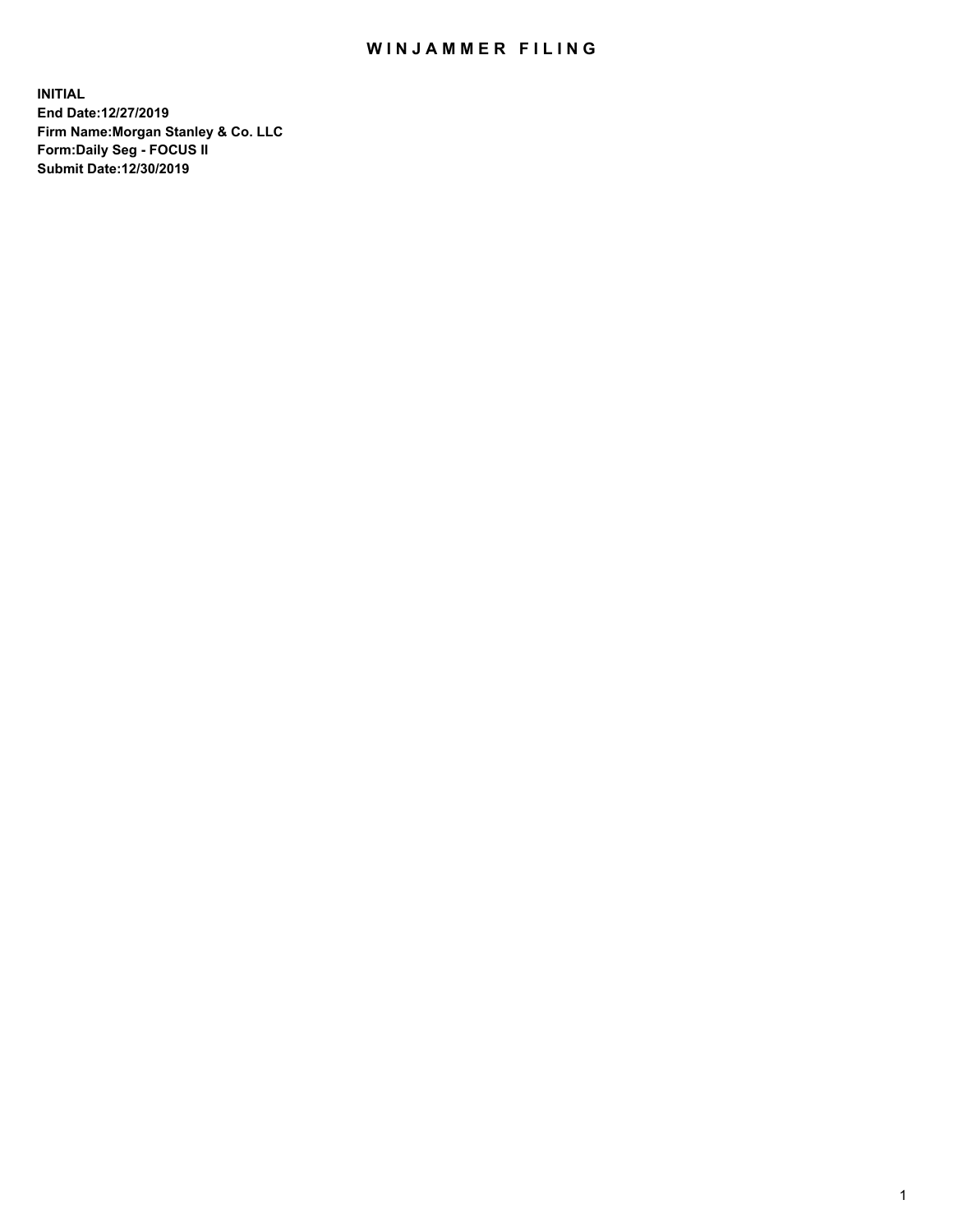**INITIAL End Date:12/27/2019 Firm Name:Morgan Stanley & Co. LLC Form:Daily Seg - FOCUS II Submit Date:12/30/2019 Daily Segregation - Cover Page**

| Name of Company                                                                                                                                                                                                                                                                                                                | Morgan Stanley & Co. LLC                   |
|--------------------------------------------------------------------------------------------------------------------------------------------------------------------------------------------------------------------------------------------------------------------------------------------------------------------------------|--------------------------------------------|
| <b>Contact Name</b>                                                                                                                                                                                                                                                                                                            | <b>Ikram Shah</b>                          |
| <b>Contact Phone Number</b>                                                                                                                                                                                                                                                                                                    | 212-276-0963                               |
| <b>Contact Email Address</b>                                                                                                                                                                                                                                                                                                   | Ikram.shah@morganstanley.com               |
| FCM's Customer Segregated Funds Residual Interest Target (choose one):<br>a. Minimum dollar amount: ; or<br>b. Minimum percentage of customer segregated funds required:% ; or<br>c. Dollar amount range between: and; or<br>d. Percentage range of customer segregated funds required between:% and%.                         | 235,000,000<br><u>0</u><br><u>00</u><br>00 |
| FCM's Customer Secured Amount Funds Residual Interest Target (choose one):<br>a. Minimum dollar amount: ; or<br>b. Minimum percentage of customer secured funds required:%; or<br>c. Dollar amount range between: and; or<br>d. Percentage range of customer secured funds required between:% and%.                            | 140,000,000<br><u>0</u><br><u>00</u><br>00 |
| FCM's Cleared Swaps Customer Collateral Residual Interest Target (choose one):<br>a. Minimum dollar amount: ; or<br>b. Minimum percentage of cleared swaps customer collateral required:% ; or<br>c. Dollar amount range between: and; or<br>d. Percentage range of cleared swaps customer collateral required between:% and%. | 92,000,000<br><u>0</u><br><u>00</u><br>00  |

Attach supporting documents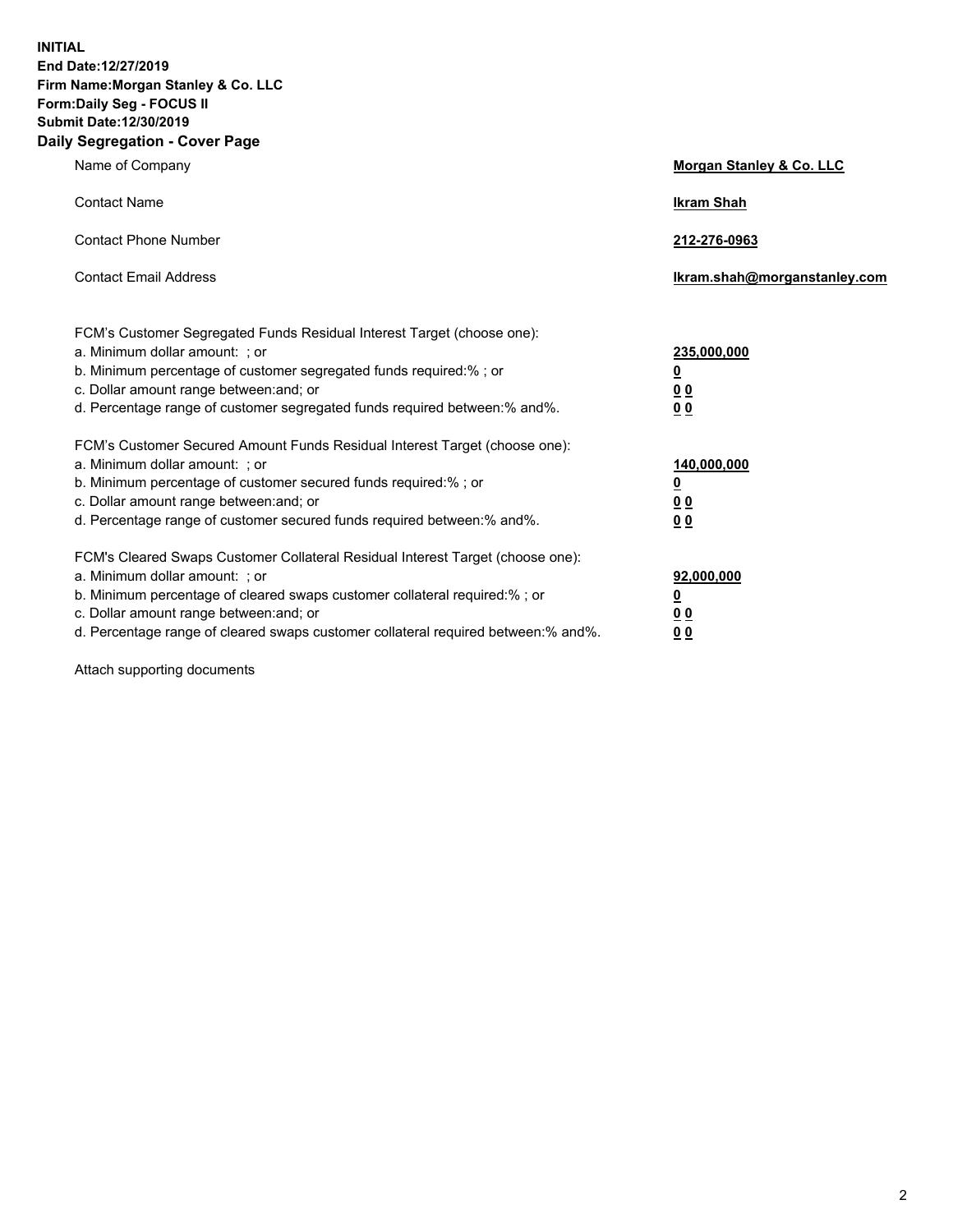## **INITIAL End Date:12/27/2019 Firm Name:Morgan Stanley & Co. LLC Form:Daily Seg - FOCUS II Submit Date:12/30/2019**

## **Daily Segregation - Secured Amounts**

|          | Foreign Futures and Foreign Options Secured Amounts                                                                    |                      |
|----------|------------------------------------------------------------------------------------------------------------------------|----------------------|
|          | Amount required to be set aside pursuant to law, rule or regulation of a foreign                                       | $0$ [7305]           |
|          | government or a rule of a self-regulatory organization authorized thereunder                                           |                      |
| 1.       | Net ledger balance - Foreign Futures and Foreign Option Trading - All Customers                                        |                      |
|          | A. Cash                                                                                                                | 3,183,48             |
| 2.       | B. Securities (at market)<br>Net unrealized profit (loss) in open futures contracts traded on a foreign board of trade | 2,175,06<br>119,036  |
| 3.       | Exchange traded options                                                                                                |                      |
|          | a. Market value of open option contracts purchased on a foreign board of trade                                         | 4,775,99             |
|          | b. Market value of open contracts granted (sold) on a foreign board of trade                                           | $-6,086,1$           |
| 4.       | Net equity (deficit) (add lines 1. 2. and 3.)                                                                          | 5,476,27             |
| 5.       | Account liquidating to a deficit and account with a debit balances - gross amount                                      | 51,752,7             |
|          | Less: amount offset by customer owned securities                                                                       | <u>-50,982,</u>      |
| 6.       | Amount required to be set aside as the secured amount - Net Liquidating Equity                                         | 5,477,04             |
|          | Method (add lines 4 and 5)                                                                                             |                      |
| 7.       | Greater of amount required to be set aside pursuant to foreign jurisdiction (above) or line                            | 5,477,04             |
|          | 6.                                                                                                                     |                      |
| 1.       | FUNDS DEPOSITED IN SEPARATE REGULATION 30.7 ACCOUNTS                                                                   |                      |
|          | Cash in banks<br>A. Banks located in the United States                                                                 | 611,256              |
|          | B. Other banks qualified under Regulation 30.7                                                                         | 436,671              |
|          |                                                                                                                        | $[7530]$             |
| 2.       | Securities                                                                                                             |                      |
|          | A. In safekeeping with banks located in the United States                                                              | 244,909              |
|          | B. In safekeeping with other banks qualified under Regulation 30.7                                                     | $0$ [7560]           |
| 3.       | Equities with registered futures commission merchants                                                                  |                      |
|          | A. Cash                                                                                                                | 7,485,99             |
|          | <b>B.</b> Securities                                                                                                   | $0$ [7590]           |
|          | C. Unrealized gain (loss) on open futures contracts                                                                    | 4,925,15             |
|          | D. Value of long option contracts                                                                                      | $0$ [7610]           |
| 4.       | E. Value of short option contracts                                                                                     | $0$ [7615]           |
|          | Amounts held by clearing organizations of foreign boards of trade<br>A. Cash                                           | $0$ [7640]           |
|          | <b>B.</b> Securities                                                                                                   | <u>0</u> [7650]      |
|          | C. Amount due to (from) clearing organization - daily variation                                                        | 0 [7660]             |
|          | D. Value of long option contracts                                                                                      | 0 [7670]             |
|          | E. Value of short option contracts                                                                                     | 0 <sup>[7675]</sup>  |
| 5.       | Amounts held by members of foreign boards of trade                                                                     |                      |
|          | A. Cash                                                                                                                | <u>2,321,34</u>      |
|          | <b>B.</b> Securities                                                                                                   | 1,930,15             |
|          | C. Unrealized gain (loss) on open futures contracts                                                                    | 114,111              |
|          | D. Value of long option contracts                                                                                      | 4,775,99             |
|          | E. Value of short option contracts                                                                                     | $-6,086,1$           |
|          |                                                                                                                        | $\left[ 7740\right]$ |
| 6.       | Amounts with other depositories designated by a foreign board of trade                                                 | 0 [7760]             |
| 7.<br>8. | Segregated funds on hand<br>Total funds in separate section 30.7 accounts                                              | 0 [7765]<br>5,669,55 |
| 9.       | Excess (deficiency) Set Aside for Secured Amount (subtract line 7 Secured Statement                                    | 192,506              |
|          | Page 1 from Line 8)                                                                                                    |                      |

- 10. Management Target Amount for Excess funds in separate section 30.7 accounts **140,000,000** [7780]
- 11. Excess (deficiency) funds in separate 30.7 accounts over (under) Management Target **52,506,516** [7785]

 A. Cash **3,183,485,025** [7315] B. Securities (at market) **2,175,066,291** [7317] 036,278 [7325]

a. 997 [7335] <mark>86,181</mark> [7337] 6, 277, 410 [7345] 52,702 [7351] Less: amount offset by customer owned securities **-50,982,141** [7352] **770,561** [7354] **5,477,047,971** [7355]

## **5,477,047,971** [7360]

A. **256,332** [7500] B. Other banks qualified under Regulation 30.7 **436,671,008** [7520] **1,047,927,340**  $[0]$ 

 A. In safekeeping with banks located in the United States **244,909,864** [7540]  $[560]$  244,909,864 [7570]

 A. Cash **7,485,995** [7580] **5,151** [7600] E. Value of short option contracts **0** [7615] **12,411,146** [7620]

E. Value of short option contracts **0** [7675] **0** [7680]

 A. Cash **2,321,348,767** [7700] **0,156,427** [7710] C. Unrealized gain (loss) on open futures contracts **114,111,127** [7720] **5,997** [7730] E. Value of short option contracts **-6,086,181** [7735] **4,364,306,137**  $[0]$ **9,554,487** [7770] **192,506,516** [7380]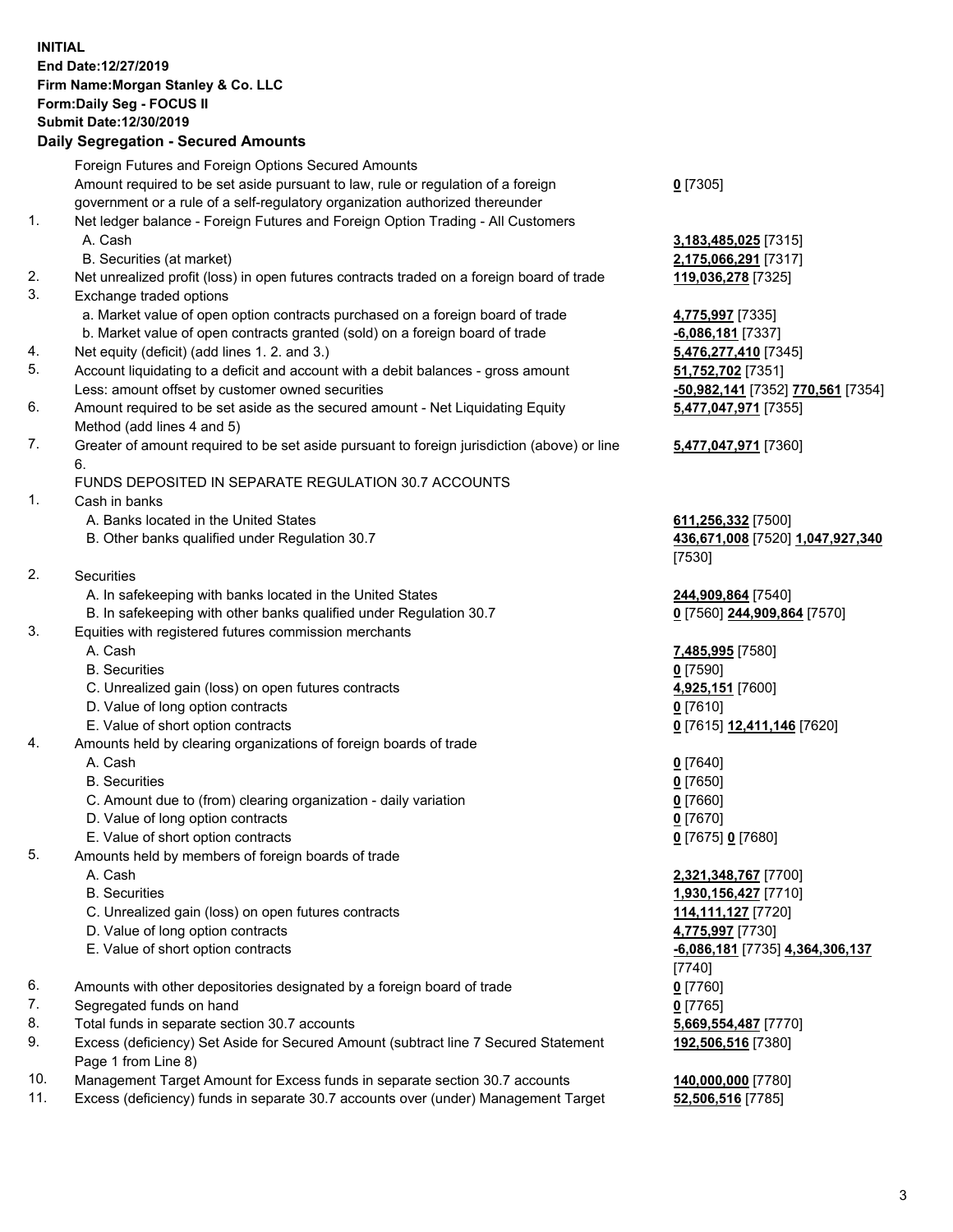**INITIAL End Date:12/27/2019 Firm Name:Morgan Stanley & Co. LLC Form:Daily Seg - FOCUS II Submit Date:12/30/2019 Daily Segregation - Segregation Statement** SEGREGATION REQUIREMENTS(Section 4d(2) of the CEAct) 1. Net ledger balance A. Cash **10,011,681,410** [7010] B. Securities (at market) **6,252,508,872** [7020] 2. Net unrealized profit (loss) in open futures contracts traded on a contract market **994,231,850** [7030] 3. Exchange traded options A. Add market value of open option contracts purchased on a contract market **314,413,245** [7032] B. Deduct market value of open option contracts granted (sold) on a contract market **-261,113,222** [7033] 4. Net equity (deficit) (add lines 1, 2 and 3) **17,311,722,155** [7040] 5. Accounts liquidating to a deficit and accounts with debit balances - gross amount **215,568,933** [7045] Less: amount offset by customer securities **-214,177,637** [7047] **1,391,296** [7050] 6. Amount required to be segregated (add lines 4 and 5) **17,313,113,451** [7060] FUNDS IN SEGREGATED ACCOUNTS 7. Deposited in segregated funds bank accounts A. Cash **4,288,650,310** [7070] B. Securities representing investments of customers' funds (at market) **0** [7080] C. Securities held for particular customers or option customers in lieu of cash (at market) **796,337,262** [7090] 8. Margins on deposit with derivatives clearing organizations of contract markets A. Cash **7,087,733,508** [7100] B. Securities representing investments of customers' funds (at market) **0** [7110] C. Securities held for particular customers or option customers in lieu of cash (at market) **5,456,171,610** [7120] 9. Net settlement from (to) derivatives clearing organizations of contract markets **-88,544,790** [7130] 10. Exchange traded options A. Value of open long option contracts **314,413,245** [7132] B. Value of open short option contracts **-261,113,222** [7133] 11. Net equities with other FCMs A. Net liquidating equity **7,038,525** [7140] B. Securities representing investments of customers' funds (at market) **0** [7160] C. Securities held for particular customers or option customers in lieu of cash (at market) **0** [7170] 12. Segregated funds on hand **0** [7150] 13. Total amount in segregation (add lines 7 through 12) **17,600,686,448** [7180] 14. Excess (deficiency) funds in segregation (subtract line 6 from line 13) **287,572,997** [7190]

- 15. Management Target Amount for Excess funds in segregation **235,000,000** [7194]
- 16. Excess (deficiency) funds in segregation over (under) Management Target Amount Excess

**52,572,997** [7198]